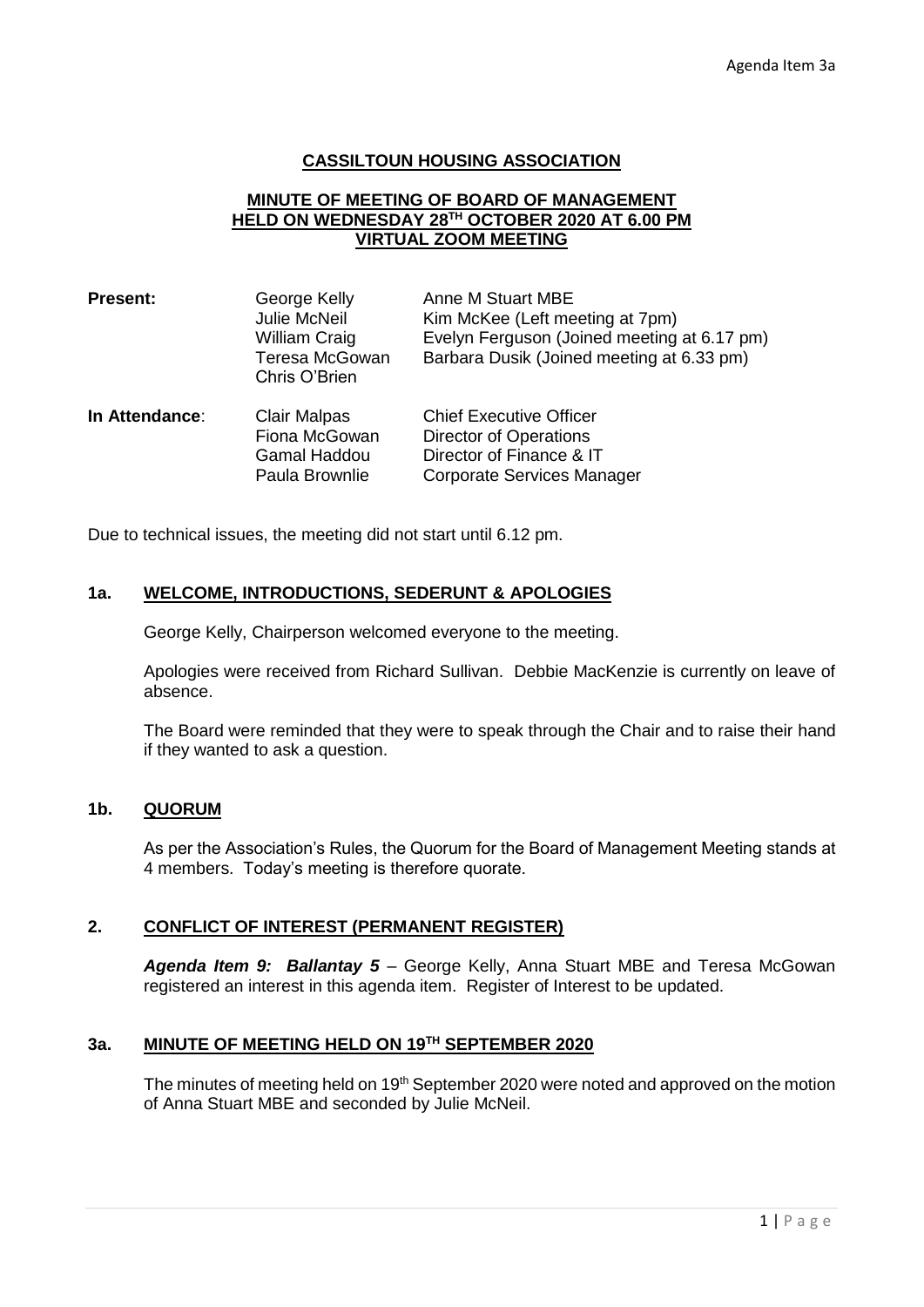# **3b. MATTERS ARISING FROM MINUTE OF MEETING HELD ON 19TH SEPTEMBER 2020**

*Page 7, Item 13a. Letter from Glasgow City Health & Social Care Partnership Re Homelessness –* Anna Stuart MBE asked for an update. Director of Operations confirmed that there were no issues raised with our response and that the Association will continue to work with the homelessness team.

## **3c. ACTION LIST FROM MINUTE OF MEETING HELD ON 19TH SEPTEMBER 2020**

Chief Executive Officer informed the Board that all items for action from the meeting held on 19<sup>th</sup> September 2020 had been completed.

#### **4. CHAIRS REPORT**

The Chair reported.

#### **Wednesday 30th September 2020 – Nursery Board Workshop**

Attended via Zoom with Anna, Jean, Paula and Hazel. The workshop discussed the Care Commission Inspection Report from their visit which took place in February. The nursery retained a good result as in previous visits but with most audits there is always room for improvement. These included; kitchen procedures, resources and equipment, staff skills in relation to how children learn and achieving better outcomes for children in their learning experiences at different ages. An Action Plan has been developed from the Audit Report.

#### **Thursday 15th October 2020 – Regulatory Framework (COVID)**

Attended via Zoom a Regulatory Framework/SFHA Self Assurance Toolkit Workshop in relation to Additional Covid-19 Flags. Corporate Services Manager facilitated the session. All board members who were in attendance left the meeting assured of the Association's compliance with the Regulatory Framework with regards to the additional COVID-19 flags.

#### **Wednesday 21st October – Audit & Risk Sub Committee Meeting**

Attended Audit and Risk Sub Committee via Zoom. The meeting was facilitated by Director of Finance & IT. Topics discussed were Group Risk Register and Internal Audit Action Plans including, Development, Factoring, GDPR and IT. Updates were approved.

## **Thursday 22nd October – Regeneration Sub Committee Meeting**

Attended the Regeneration Sub Committee. Development was the main topic on the agenda. Laura Edwards, Development Consultant gave a complete update of the Barlia 3 site, Castlemilk Drive and Homes by the Park site (previously known as the Nursery site). She also presented four development policies which were up for review and were duly approved. Paddy McKenna presented her Regeneration Quarterly Report which highlighted the great wider role work that the Association is involved in. She also highlighted the fantastic work staff, volunteers and partners have achieved in looking after the disadvantaged and vulnerable in the community during the ongoing pandemic. She also highlighted the excellent work of the park projects that Stuart has facilitated via zoom.

#### **Sunday 25th of October – Azilo Training (Cassiltoun Stables Nursery)**

Successfully completed an Azilo training course which covered the topic of depression. This was very interesting and educational.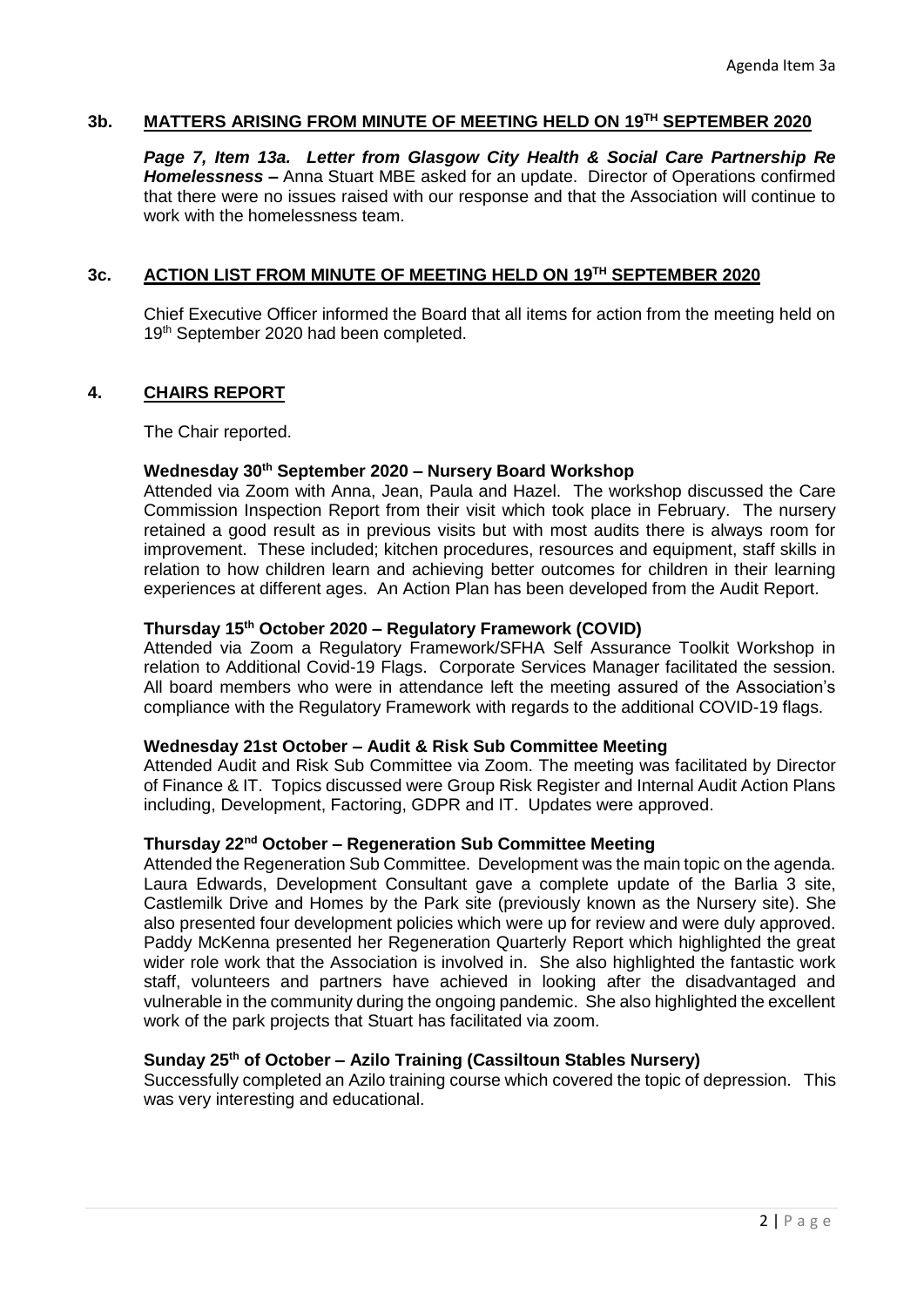## **Tuesday 27th October – Azilo Training (Cassiltoun Stables Nursery)**

Completion of another Azilo course entitled Duty of Candour (Scotland) which is an Act of Law which came into force on 1<sup>st</sup> of April 2018. The Law encourages honesty and integrity in the care sector with guidelines for improvement, recording and dealing with any unfortunate incident, accident or mistake that may occur to someone in professional care. This was another very good course. The content of which can also be applied to any type of business.

## **Supporting your Senior Officer and Staff during COVID**

The Chair also attended a course run by Share entitled Supporting your Senior Officer and Staff during the Covid19 pandemic. The course was via Zoom and it highlighted that the Chair and board could be more involved when it comes to supporting the CEO and other staff. This will be discussed with the CEO at her 6 month review which takes place on Friday 30th October.

#### **The Chair's report was noted.**

## **5. CHIEF EXECUTIVE'S BI MONTHLY REPORT**

Chief Executive presented the above report previously circulated with the agenda.

## *6.17 pm - Evelyn Ferguson joined the meeting.*

#### **Business Planning Process**

Due to current restrictions, the staff and board cannot have a business planning day. In order to allow the staff and Board to provide their input to the 2021-2022 Business Plan, a series of Business Plan brainstorming sessions have been organised for the staff team and the Board. These are scheduled to allow the staff and Board a chance to discuss our key Business Planning areas prior to 2021 – 2022 business plan and budget being prepared.

#### **The Board noted the business planning timeline as outlined in the report.**

#### **SHR Regulatory Framework, Assurance Improvement Plan and Assurance Statement**

There are still a number of non material areas for improvement that the Association need to address and these form part of the Improvement Action Plan. As the Board are aware, the Assurance Improvement Plan forms part of the Chief Executive's Bi Monthly Report.

Members of the Board have met to review and discuss our compliance with the Regulatory Framework including new areas that have been highlighted due to the impact of COVID-19. As the Board are aware, the evidence supporting our compliance is held digitally. The CEO intimated that she will be in touch soon with a series of dates for commencing our new Assurance Workshop to ensure compliance against the Regulatory Framework. Line managers will also be involved in these workshops.

As the Board are aware, the 2020 Annual Assurance Statement must be submitted to the SHR by 30<sup>th</sup> November 2020. The SHR have made it very clear that the Board must be satisfied that the Association complies with the Regulatory Framework at the point they approve the Assurance Statement. This year's Assurance Statement will also take into account the impact of COVID 19.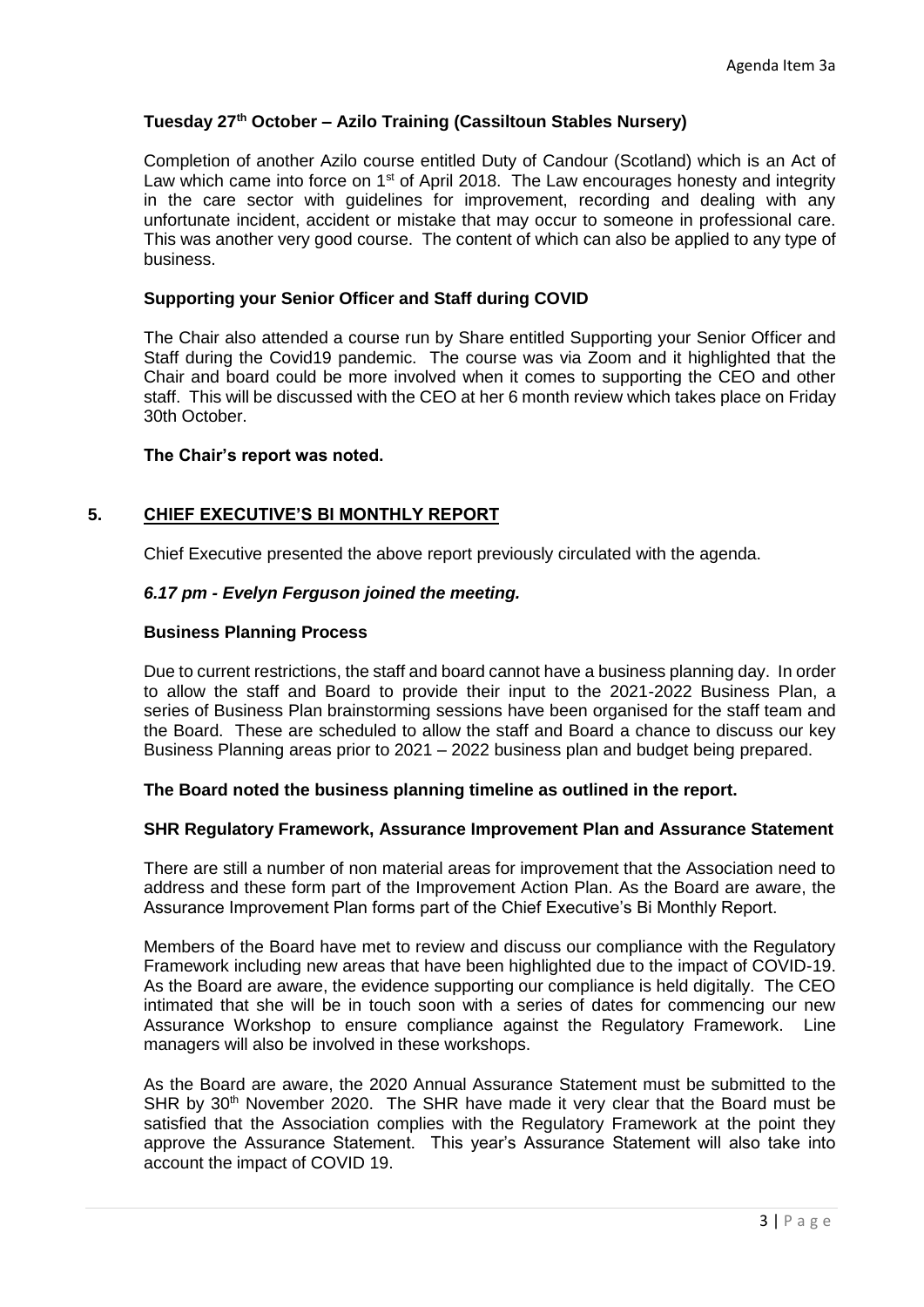The one area that has been identified as an area of non-compliance due to COVID 19 was the failure to complete gas safety audits (due to tenants shielding) although these have now been completed.

The Chair asked if the paragraph on Gas Servicing should be removed from the Assurance Statement as we are now compliant with this area. CEO confirmed that the SHR were aware of our non compliance against this area as it formed part of our Notifiable Event. She suggested that we leave it in the Assurance Statement to highlight that this area is now on target.

The Board confirmed that they are assured that they have enough evidence to confirm that the Association is compliant against the Regulatory Framework.

The Board also confirmed that they wished to use the template with the coloured boxes that identify the main components of the Regulatory Framework as the Assurance Statement to submit to the SHR.

*After discussion, the Board noted and unanimously approved the Assurance Statement for 2019/20 and agreed for it to be uploaded to the SHR Portal after the Chairperson signed it off.*

#### **Business Continuity – COVID19**

The SMT review weekly the actual and potential impact of current and new restrictions on the Association. The CEO highlighted the ongoing impact on the Association's operations in her report.

The updated COVID Risk Assessment was circulated to the Board for their attention.

William Craig intimated that the letters circulated to tenants updating them on the Association's status in relation to COVID were excellent and very detailed. The CEO confirmed that the Director of Operations was responsible for this area of work. The Director of Operations thanked William Craig for his comments.

#### **The Board noted the contents of the updated COVID Risk Assessment.**

#### **Returns to SHR**

The Board are aware that the Association submits a monthly return to the SHR to allow them to assess the impact on the sector. Copies of August and September's returns were circulated with the board papers for the Board's information. Quarterly returns are also submitted to the SFHA.

The CEO also presented benchmarking information based on information from the SHR Returns on areas such as

Absence Gross Rent Arrears - our rent arrears were reduced by £9k this month. Gross Rent Arrears as a % Voids

#### *6.33 pm - Barbara Dusik joined the meeting*

#### **Subsidiary Governance**

Minutes from both Cassiltoun Trust and Cassiltoun's Stables Nursery board meetings were distributed with the board papers.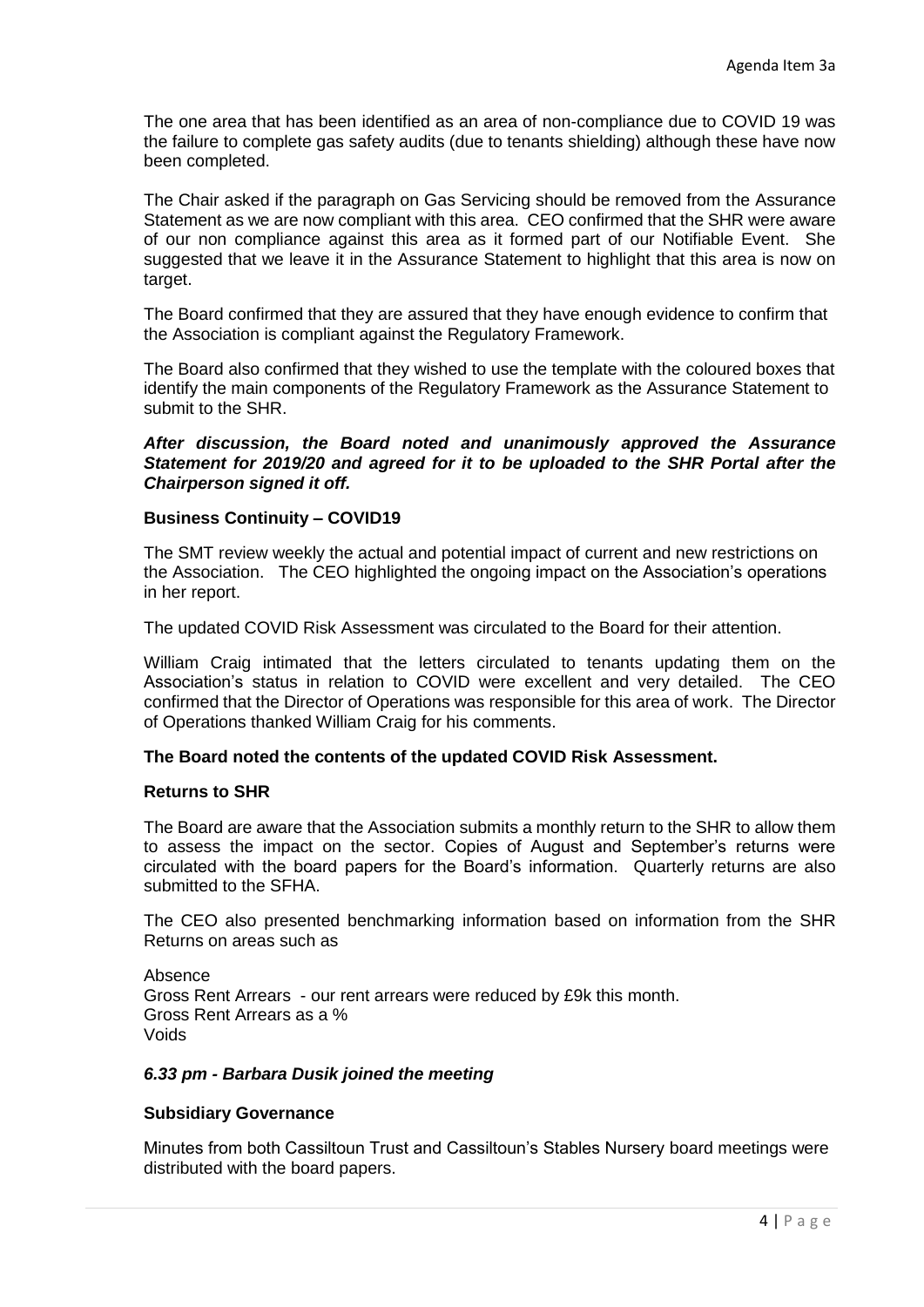## **Housing Development and Social Enterprise Centre**

Stage One application for Scottish Government Regeneration Capital Grant funding for £1.98 million was submitted to Glasgow City Council. This has passed the Stage One and a full Stage Two application is due for the end of October. Total required to develop the Centre is circa £3.5 million. The Design Team are working on the plans for the centre, however changes may need to be made to the design because of the pace we are moving on the Centre. If the Centre is built before the houses, this may cause issues with regards to water drainage and roads. We may need to change the design to accommodate this.

### **Barlia 3**

Since the last Board meeting, there has been significant progress. 4 houses were let yesterday and 4 are to be let today. CEO has been in constant dialogue with Building Control to push through the habitation certificates. There were some minor damages to windows, but these are being repaired. In terms of the next handovers (Site D), which are due next week, this is a different building control officer. Hopefully we will not incur the same issues as the first handover.

#### **Castlemilk Drive**

Progress being made. With regards to the performance bond for the site, we are in discussions with the sub contractor's insurance company to ensure that the condition of 'having gone into insolvency' is included in the criteria of the performance bond. CEO highlighted to the Board that there is a slight risk involved as the performance bond has not been signed and the company is on site. The Association is working with TC Young to get this all tied up.

Teresa McGowan enquired if Crudens subcontracted work and that company went into insolvency, would we be protected? CEO confirmed that the issue would be with Crudens as the contract would be with them and not with us. Teresa McGowan intimated that if the site fell behind due to this, would they have a policy in place to reimburse us for time wasted. CEO confirmed that this would be considered under our Liquidated and Ascertained Damages Policy after any 'Extension of time' claim was factored in.

#### **Nursery Site**

Community Consultation now completed. Urban Design panel is scheduled to meet on 29<sup>th</sup> October 2020 for comment. Laura Edwards and Collective will be in attendance.

#### **Delegated Authority and Financial Thresholds**

As the Board are aware, the Cassiltoun Group are fortunate to receive grant funding. The amount of grant can vary from less than £100 to £100k or more.

Prior to April 2019, the majority of grant were applied for and monitored and accepted by the Regeneration Manager.

The Board are updated on grants awarded at Board meetings and Regeneration Sub Committee meetings. The Regeneration Sub Committee will in future be copied the Award Letters and Conditions of Grant.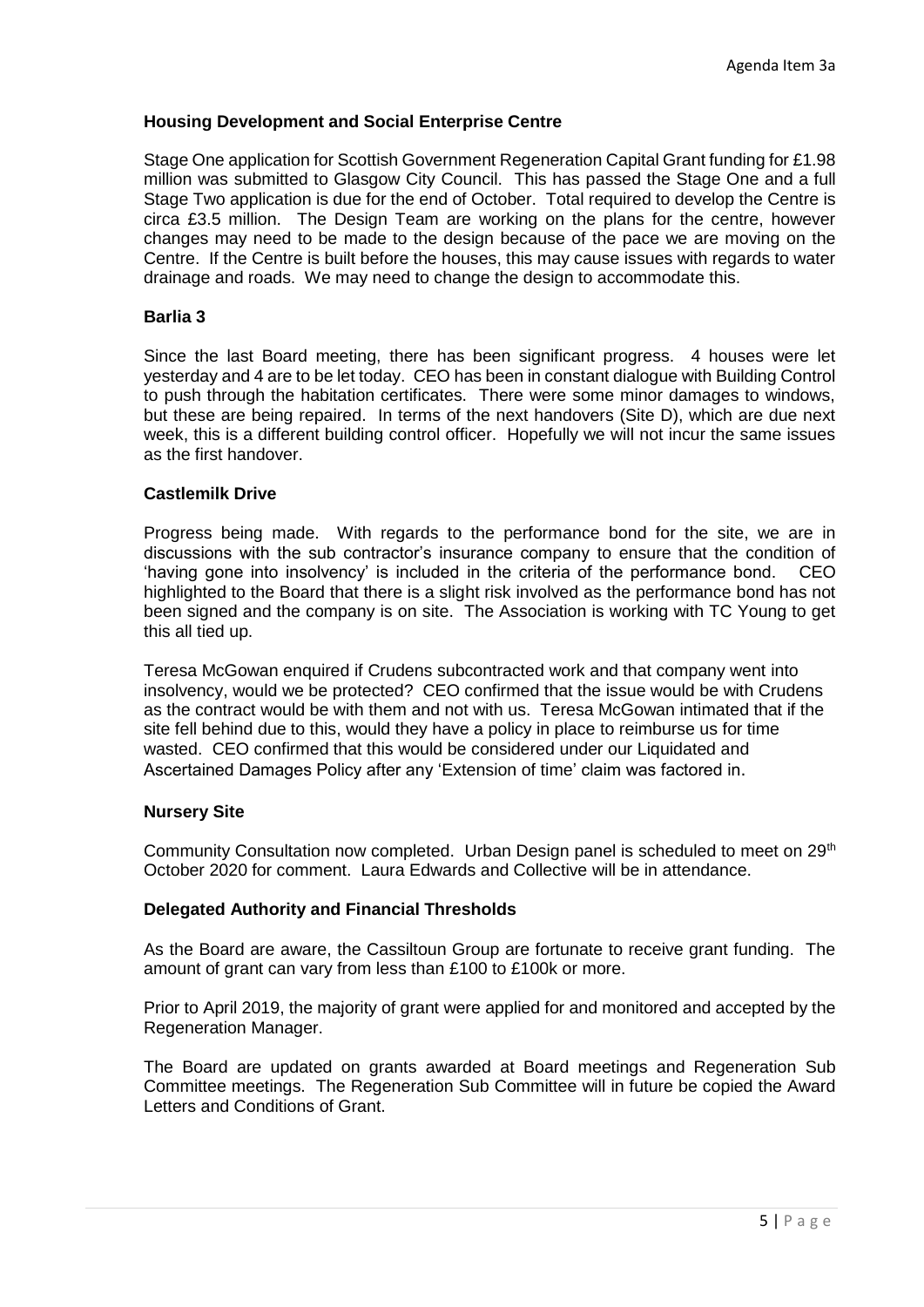However, the Board were asked to delegate authority to accept grant awards and the associated conditions on behalf of the Association under £50k to

- Corporate Services Manager
- Director of Operations
- CEO
- Communities Co-ordinator

Acceptance of grants over £50k will be delegated to CEO

Acceptance of any awards over £100k should be approved by the Regeneration Sub Committee or Board of Management or if time does not allow, office bearers.

## *The Board unanimously approve the above delegated authority limits and the Scheme of Delegated Authority to be updated.*

#### **Industry Updates**

Information outlined for the Board for their attention. The Board are asked to read over the industry updates.

## *The Board noted and approved the contents of the Chief Executive's Bi Monthly Report.*

## **6. 6 MONTH TRAFFIC LIGHT REPORT – OCTOBER 2020**

The CEO presented the above report previously circulated with the agenda.

#### *The Board approved for the undernoted operational objectives be deferred to 2021/22 due to COVID*

- Development of a new Scrutiny Panel and Delivery first report to the Board
- Develop an action plan to ensure that we meet the SHRs new quidance on Equalities and Human Rights from April 2021
- Complete a staff structure review (Already been approved by Board to defer to Q1,2021/22)
- Create Cassiltoun Environmental Services (Already been approved by Board to defer to 2021/22)

#### *The Board noted and approved the 6 month traffic light report for October 2020.*

#### **7A. MANAGEMENT ACCOUNTS – SEPTEMBER 2020**

Director of Finance & IT presented the September 2020 Management Accounts previously circulated with the agenda.

The Accounts cover 6 months and they see the significant impact of COVID-19, ie increase in arrears; less day to day repairs and less expenditure. We are awaiting 2 months invoices from City Building.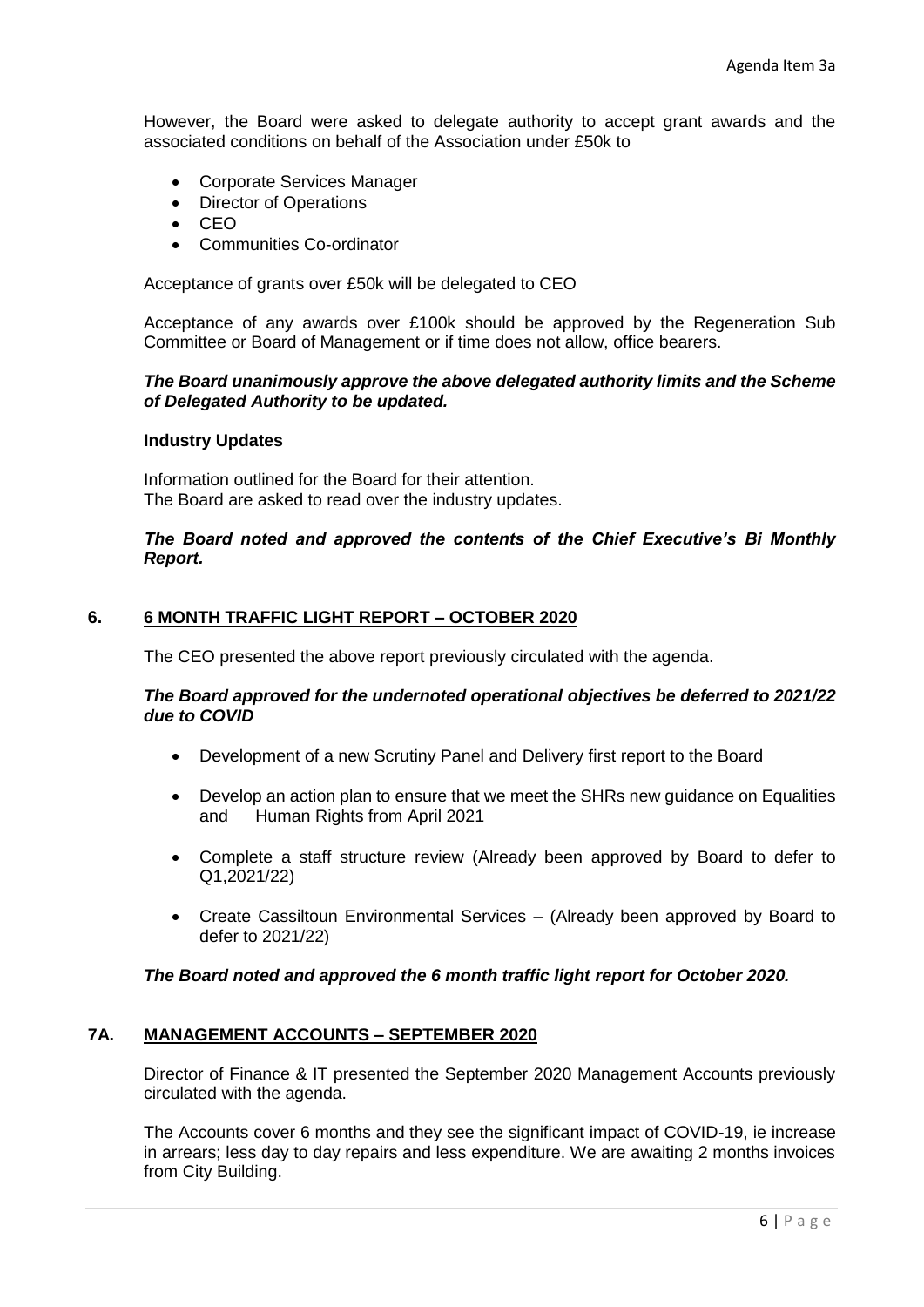Castlemilk Drive ground work started in September as forecasted. We will see costs coming through next month in the region of £670k.

Interest rates are sitting at an all low.

The year's forecast will see the repairs programme catching up. Barlia properties rent will start to come in.

Window replacement programme will hopefully bring us up to full major repairs spend. We are experiencing unit costs for individual window installations being more expensive than envisaged.

HAG Development/Capital grant forecast covers £50k for the nursery site and £3million for Castlemilk Drive. We should be able to accelerate the Castlemilk Drive grant to nearer £3.3milion and cover all spending this year.

Castlemilk Drive increase in costs were largely offset with a land saving, however we now show a possible £89k return of HAF in 2022 to refund.

Barlia was coming in slightly lower than forecast for the first 6 months in the year. We may have to deal with a time claim if Crudens submit this.

This year's surplus is forecasted at £314,000 compared to £155,000 last September. This improvement is mainly due to rental income inflation increase, higher revenue grants and lower reactive maintenance.

The arrears trend in September remains upwards but we hope it will flatten out. It is expected to be around £265k at the end of the year end.

Loan covenants and interest cover is comfortably met.

Accounts have been sent to CAF and will be sent to Barclays tomorrow.

*After discussion, the Board unanimously approved the Management Accounts for September 2020.*

*7.00 pm – Kim McKee left the meeting*

## **7B. SUBSIDIARY MANAGEMENT ACOUNTS**

Director of Finance & IT presented the Subsidiary Management Accounts previously circulated with the agenda.

The Board noted the Subsidiary Management Accounts.

#### **8. RENT OPTIONS FOR CONSULTATION 2021-22**

Director of Finance & IT presented the above report previously circulated with the agenda.

As the Board are aware, the Association will shortly be consulting with tenants on the proposed rent increase from 1 April 2021 as per Scottish Housing Regulator requirements.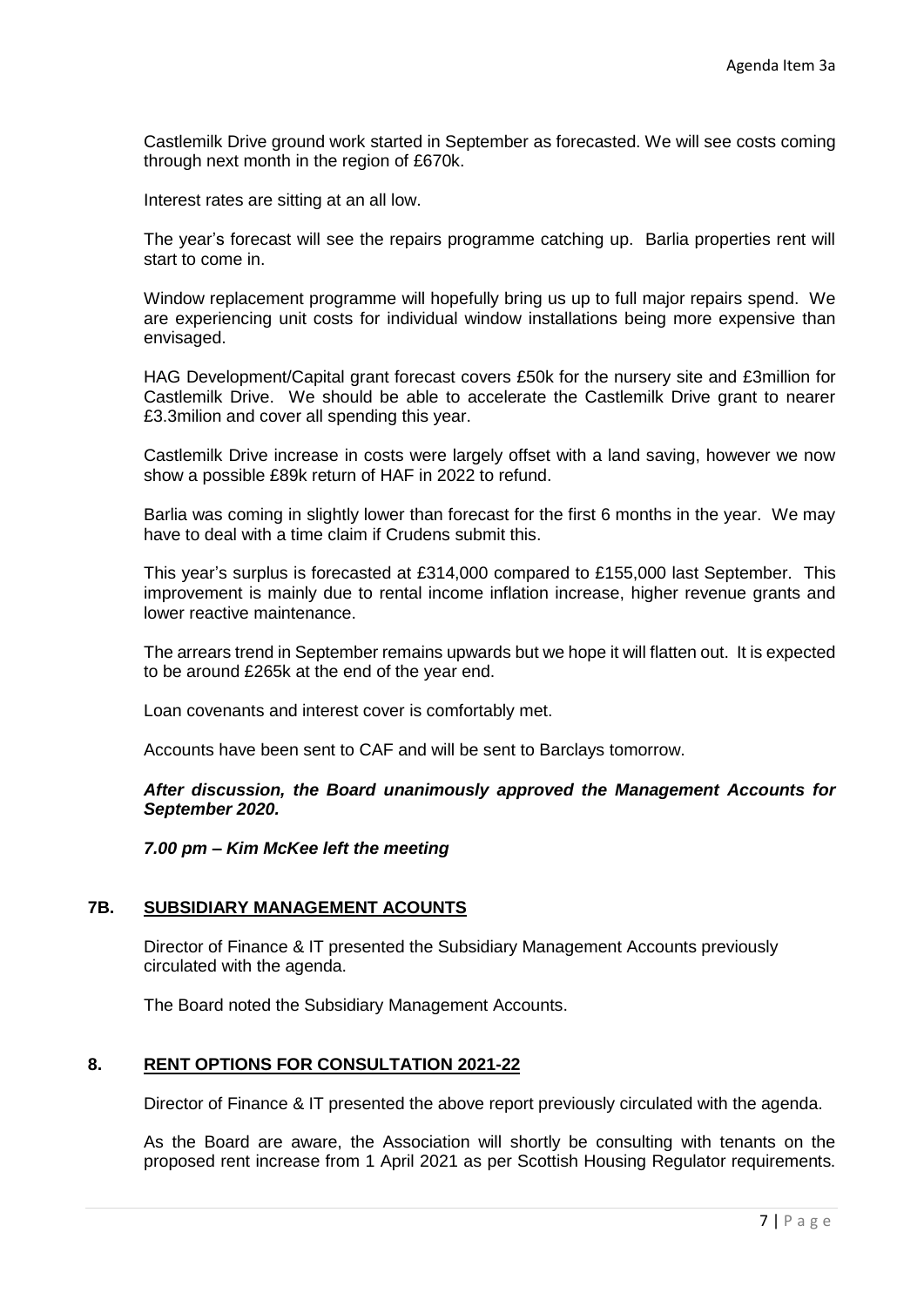The Association's business plan has modelled inflation at 3% for the past few years with a rent increase of inflation plus ½% more running through it.

We use the October RPI inflation rate to base the consultation on as this is the most up to date measure available (1.1% published on 21<sup>st</sup> October 2020)

The SFHA Rent Affordability Setting tool was used. This affordability model is a web only software with a few usability weaknesses. Six measures of affordability are offered with the majority of organisations using "Proposed Rent % of Income".

Director of Finance & IT confirmed that a 2.5% increase is equivalent to £2.09 per week and 1.6% increase is equivalent to £1.34 per week. This information will be included in the consultation material sent out to tenants.

In the Tenants Satisfaction Survey 2019, 83% of tenants said they found their rent represents value for money. This is an increase from 2013 and a further increase from 2016.

In terms of the Business Plan, a rent increase of 2.5% brings in £43k less income than our Business Plan but as the Board are aware, the Business Plan is out of date as it didn't include COVID. We have £50k of legal savings as well as £100k of lack of income coming in for the Barlia properties, lower interest rates and offsetting that non-utilisation fees.

The Chief Executive asked the Board as to what we consult ie, one, two or three options and what are the rates that they wish to consult on.

Teresa McGowan intimated that in her opinion we should consult on one option. Tenants will go for the lower rent increase if two options are offered because of the uncertainty of what is going on. Anna Stuart confirmed that other bills are going up for example electricity charges are increasing.

After discussion, the Board voted on the number of options to consult with tenants:-

7 members voted for 2 options

1 member voted for 1 option

#### *Based on 7 votes, tenants will be consulted on two options for this year's rent increase.*

The Board also voted on the rent increase figures to consult with tenants

7 members voted that the two options should be

2.5% business plan projections (minus 1%)

1.6% RPI + ½%

1 member voted that the one option should be 2.5%

#### *Based on 7 votes, tenants will be consulted on the undernoted two options*

2.5% business plan (minus 1%)

 $1.6\%$  RPI +  $\frac{1}{2}\%$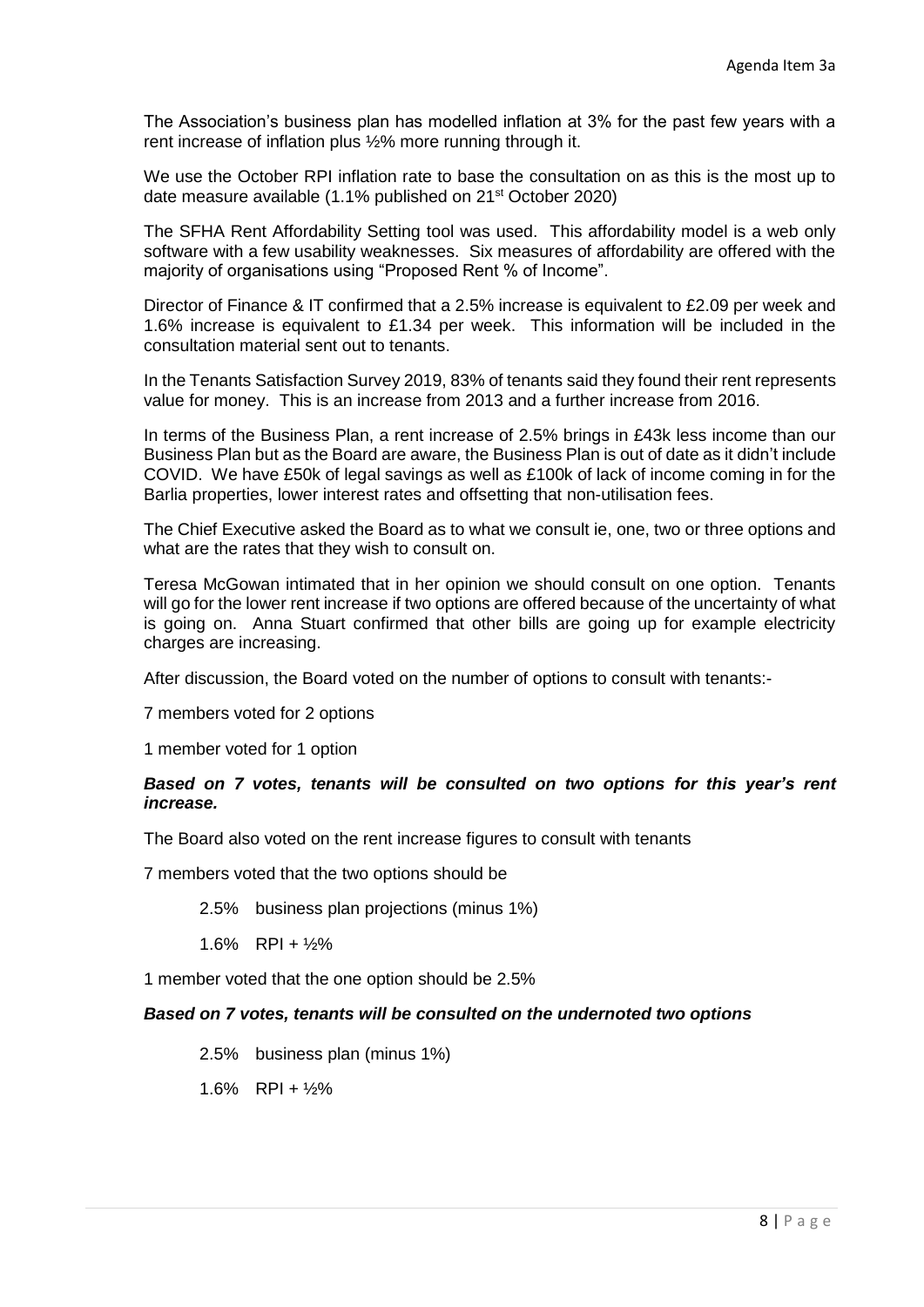## **9. BALLANTAY 5**

George Kelly, Anna Stuart and Teresa McGowan registered an interest in this agenda item.

Director of Operations presented the above report previously circulated with the agenda. A discussion took place.

#### *(item has been redacted as contains sensitive information)*

The Chief Executive informed the Board, that the decision to be made is to whether the Association incurs the time and cost of getting a full survey carried out to investigate the costs to deliver the works. It would not only be for Ballantay properties but for all of the Association's 5 apartments.

#### **After discussion, the Board took the matter to a vote and it was agreed that the matter would not proceed further.**

The Director of Operations suggested asking for the work to be considered as part of our next Stock Condition Survey in four years time. We could ask the Surveyor to look at all our 5 apartments as to what the standards should be. The Board agreed.

It was agreed that agreed that the costs should be outlined to the tenants concerned.

#### **10. SCRUTINY PANEL – ACTION PLAN**

Corporate Services Manager presented the above report previously circulated with the agenda.

The Board have previously approved to move this operational objective into 2021/22. The Action Plan will be implemented and will be continued to be worked on.

The Board noted the contents of the Action Plan.

## **11. COMPLAINTS REGISTER**

Corporate Services Manager presented the Complaints Register for quarter 2  $(12<sup>th</sup>)$  June  $2020 - 30$ <sup>th</sup> September 2020).

There were 16 complaints received during this time. 4 progressed to 2nd stage and 4 progressed straight to 2nd stage.

Teresa McGowan asked for clarification on the complaints made with regards to Equality and Diversity. The Chief Executive outlined the circumstances behind the complaints raised.

#### *The Board noted and approved the complaints received.*

#### **12. CORPORATE/HR REPORT**

Corporate Services Manager presented the Corporate/HR Report previously circulated with the agenda.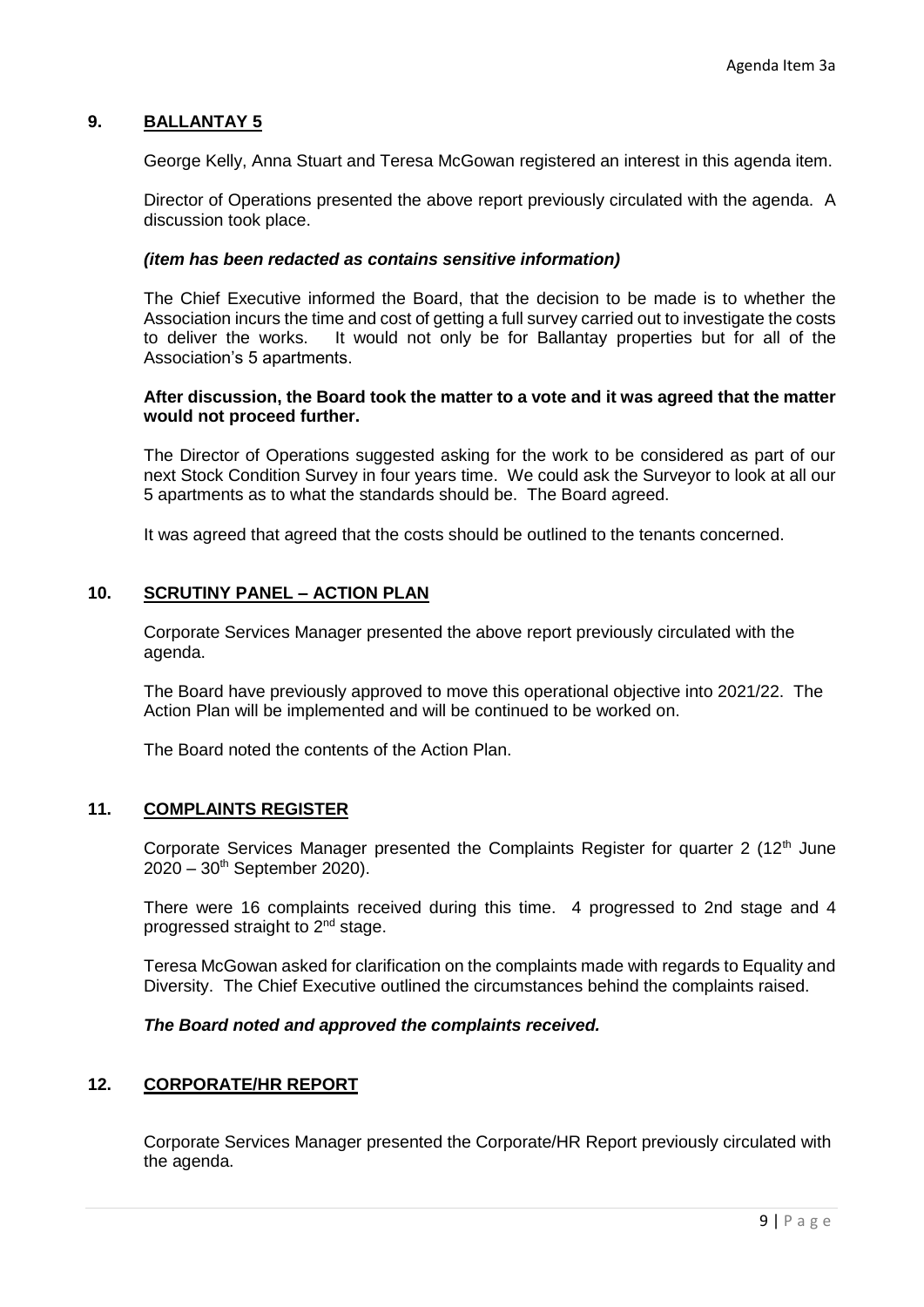Teresa McGowan enquired if the staff member who had contracted COVID-19 had been at work. The Chief Executive Officer confirmed that the person concerned had not been in the Association's offices.

## *The Board noted and approved the contents of the Corporate/HR Report.*

## **13. GDPR/FOI**

## **13A. QUARTERLY RETURN TO INFORMATION COMMISSIONER**

The Corporate Services Manager presented the quarterly return to the Information Commissioner.

*The Board unanimously approved the quarterly return to the Information Commissioner.*

## **14. CORRESPONDENCE**

**Letter from Kevin Stewart, Housing Minister re allocations to homelessness households:** The letter was encouraging social landlords to allocate housing to homelessness households. This issue was discussed in detail at the last Board meeting. The Association will continue to work with the Homelessness Team.

**Letter from Glasgow City Council re bulk uplift.** There will be no bulk uplift. The Council should be notified of any fly tipping. The Association may have to look at costs for bulk uplift next year.

**TPAS Scotland, Scrutiny Week 16, 17 and 18th November 2020:** Free online training between 10.15 am – 12.30 pm. Details to be forwarded to all board members.

## **15. APPLICATIONS FOR MEMBERSHIP**

The Board considered four membership applications as outlined by the Corporate Services Manager.

The Board noted the eligibility of the applications had been checked.

*The Board noted and unanimously approved for the members to be added to the Share Membership Register and that the Share Certificates would be issued.*

## **16. USE OF SEAL**

None

## **17. ENTITLEMENTS, PAYMENTS & BENEFITS REGISTER**

Nothing to report.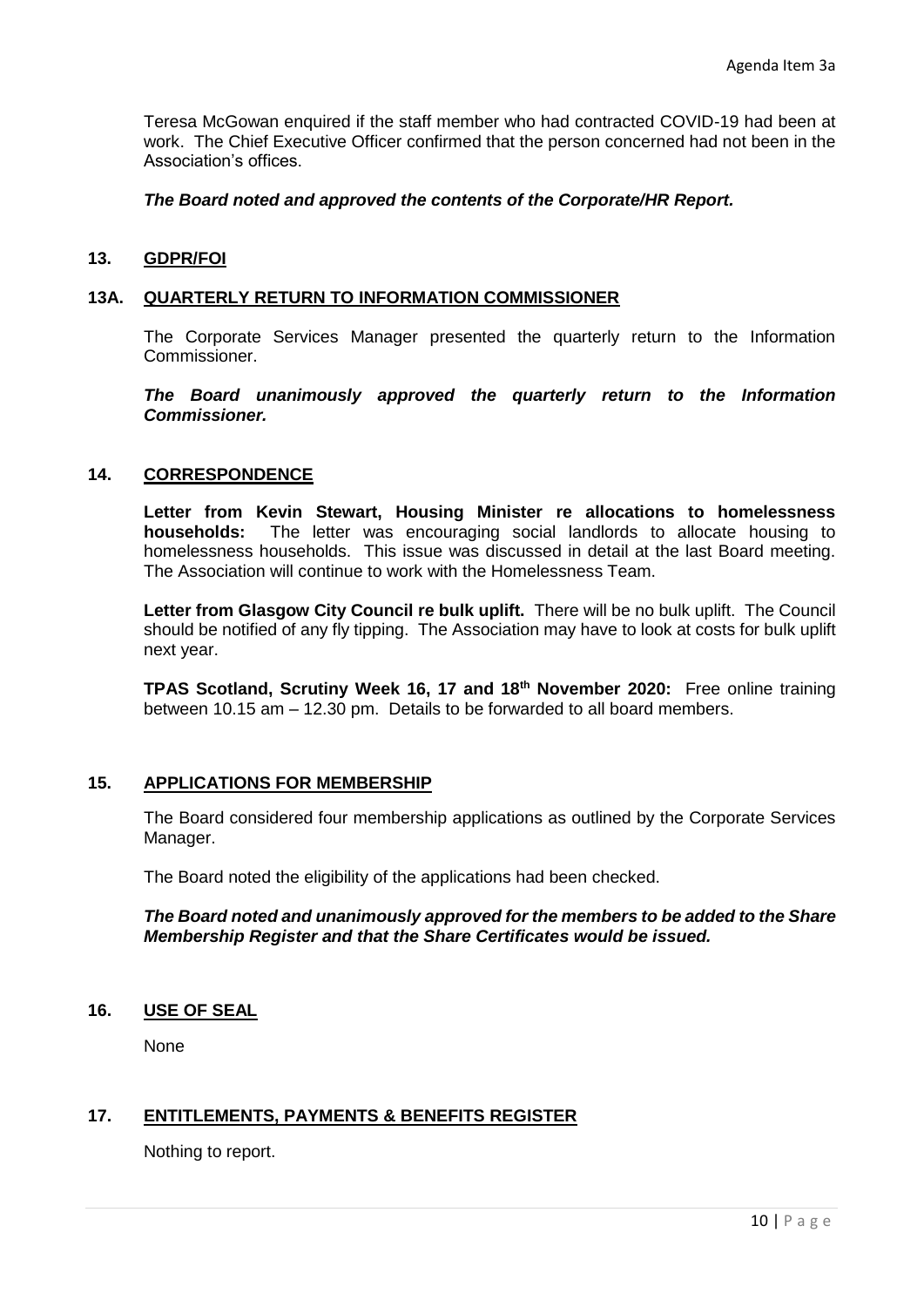# **18. NOTIFIABLE EVENTS**

The Chief Executive informed the Board that there are two notifiable events at present: -

- 1. Ongoing operational issues regarding COVID which the SHR have indicated that they would wish to remain live.
- 2. Rule Change just awaiting confirmation from FCA and OSCR to allow SHR to close this event off.

## **19. SUBSIDIARY & SUB-COMMITTEE DECISIONS & MINUTES MADE BETWEEN 27TH AUGUST 2020 - 19TH SEPTEMBER 2020**

Corporate Services Manager presented the above report previously circulated.

## **Audit & Risk Committee – 21/10/2020:**

Group Risk Register – unanimously approved with minor amendments Internal Audit Action Plans – updates all noted

#### **Regeneration Sub Committee – 22/10/2020:**

Election of Chairperson – Teresa McGowan elected as chairperson with Anna Stuart MBE stepping in as chairperson if Teresa is unable to make a meeting.

Homes by the Park (formerly known as the Nursery Site) - Delegated authority given to the Director of Operations to sign off on further design and specification developments prior to the finalised version of the site layout being presented to the Regeneration Sub-Committee in January 2021.

Approval to:-

- Delay the review of Handover of Completed Buildings Policy until January 2021.
- Delay the review of Defects Policy until 12 months after the completion of Barlia 3 development

Liquidated & Ascertained Damages Policy – Approved

Contractor Liquidation Policy – Approved